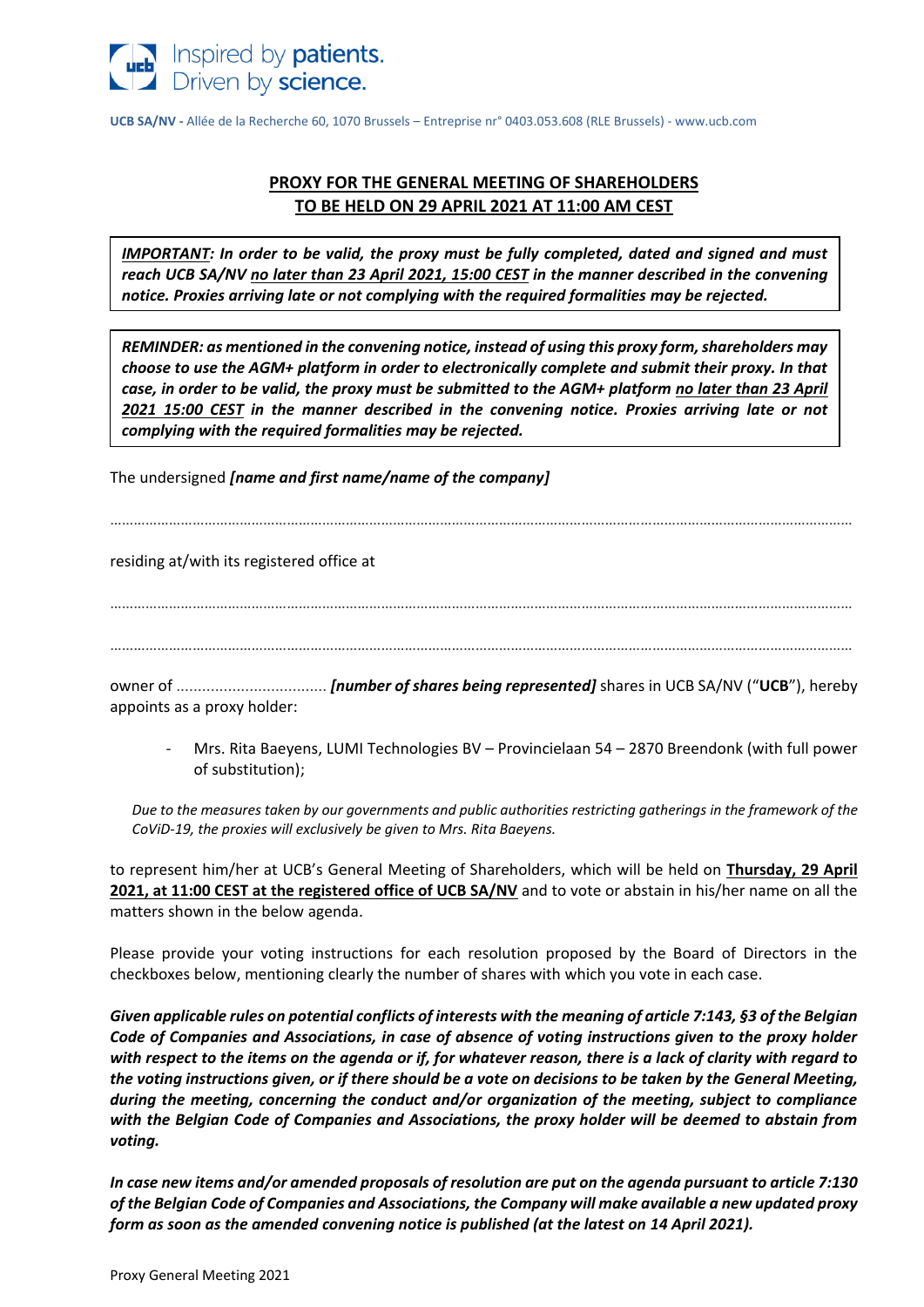*In case new items and/or amended proposals of resolution are put on the agenda after proxies have been notified, the proxy holder will have to abstain from voting on such new items and/or amended proposals of resolution. However, in this case, shareholders will have the possibility to send a new proxy to the Company, using the new updated proxy form mentioned in the previous paragraph.* 

# **ORDINARY PART**

- **1. Report of the Board of Directors on the annual accounts for the financial year ended 31 December 2020**
- **2. Report of the statutory auditor on the annual accounts for the financial year ended 31 December 2020**
- **3. Communication of the consolidated annual accounts of the UCB Group relating to the financial year ended 31 December 2020**
- **4. Approval of the annual accounts of UCB SA/NV for the financial year ended 31 December 2020 and appropriation of the results**

### Proposed resolution:

*The General Meeting approves the annual accounts of UCB SA/NV for the financial year ended 31 December 2020 and the appropriation of the results reflected therein, including the approval of a gross dividend of € 1.27 per share (\*) .*

*(\*) The UCB shares held by UCB SA/NV (own shares) are not entitled to a dividend. Therefore, the aggregate amount to be distributed to the shareholders may fluctuate depending on the number of UCB shares held by UCB SA/NV (own shares) on the dividend approval date.*



# **5. Approval of the remuneration report for the financial year ended 31 December 2020**

### Proposed resolution:

*The General Meeting approves the remuneration report for the financial year ended 31 December 2020.*

| <b>EOR</b><br>יי<br><u>.</u> |
|------------------------------|
|------------------------------|

### **6. Approval of the remuneration policy 2021**

### Proposed resolution:

*The General Meeting approves the remuneration policy 2021.*

| $\overline{O}R$<br><b>Contract Contract Contract Contract</b> |  | $AGAINC^+$<br>,,,,,,, |  |  | <b>BSTAIN</b> |  |
|---------------------------------------------------------------|--|-----------------------|--|--|---------------|--|
|---------------------------------------------------------------|--|-----------------------|--|--|---------------|--|

### **7. Discharge in favour of the directors**

### Proposed resolution:

*The General Meeting grants discharge to the directors for the performance of their duties during the financial year ended 31 December 2020*.

| $  -$<br>◡<br>$\sim$ $\sim$ $\sim$ $\sim$ $\sim$ $\sim$ | $\sim 10^{-1}$ | ` IN∟<br> |  |
|---------------------------------------------------------|----------------|-----------|--|
|---------------------------------------------------------|----------------|-----------|--|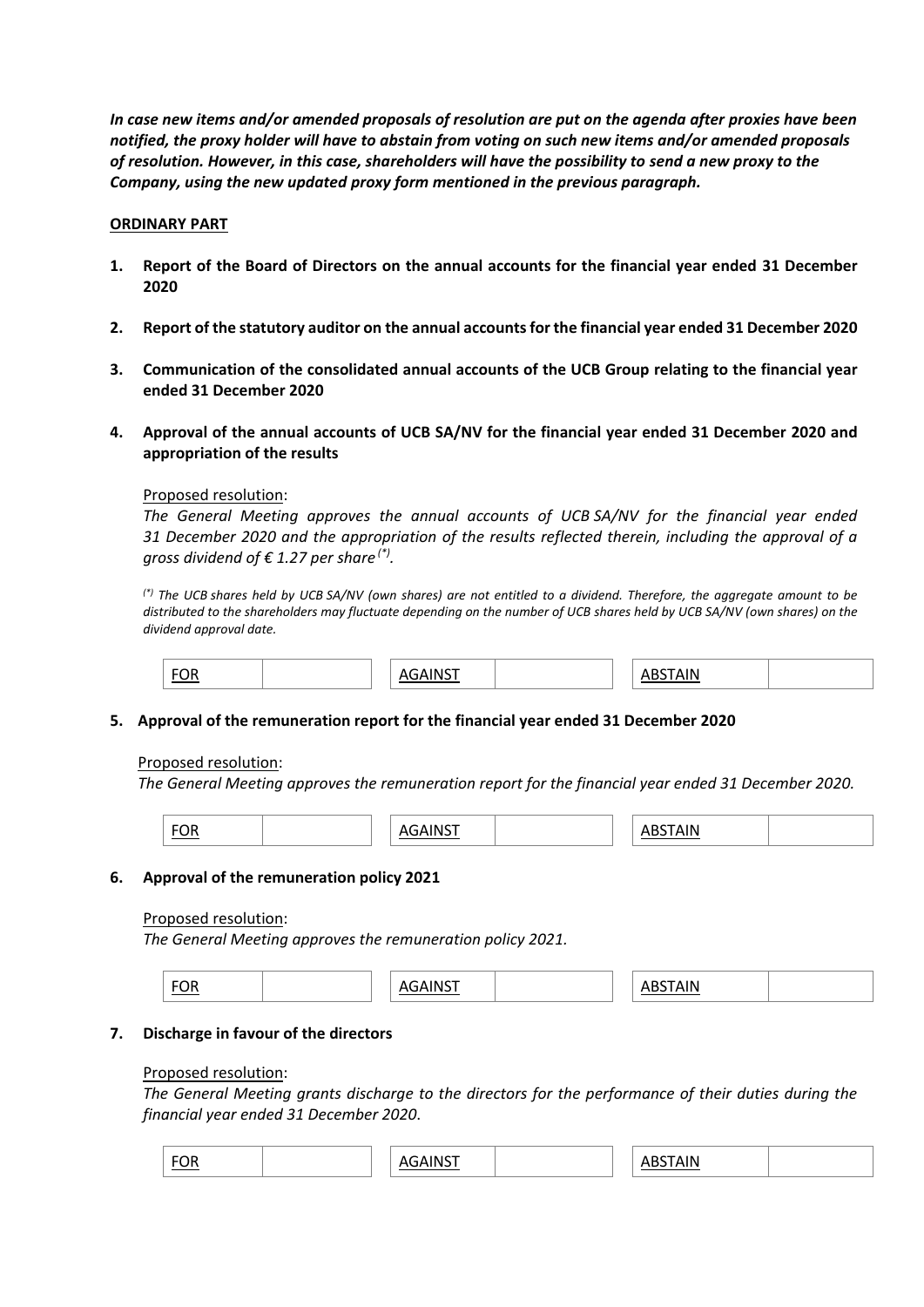# **8. Discharge in favour of the statutory auditor**

### Proposed resolution:

*The General Meeting grants discharge to the statutory auditor for the performance of his duties during the financial year ended 31 December 2020.*

| <b>FOR</b> | $.1$ AIN $C$<br>. . | <b>ISTAIN</b><br>111<br>ື |
|------------|---------------------|---------------------------|
|------------|---------------------|---------------------------|

# **9. Directors: appointments and renewal of mandates of (independent) directors**

# Proposed resolutions:

**9.1.** *A) The General Meeting appoints Mr. Stefan Oschmann (\*) as director for a term of four years until the close of the annual General Meeting of 2025.*

| . .<br>and the control of the control of |  |  |
|------------------------------------------|--|--|
|------------------------------------------|--|--|

*B) The General Meeting acknowledges that, from the information made available to the Company, Mr. Stefan Oschmann qualifies as an independent director according to the independence criteria provided for by article 7:87 of the Belgian Code of Companies and Associations, by provision 3.5 of the 2020 Belgian Corporate Governance Code and by the Board, and appoints him as independent director.*

| <b>EOR</b><br><u>.</u> | $ \wedge$ $\wedge$ $\wedge$ $\wedge$<br>. | <b>AIN</b><br>ורו |
|------------------------|-------------------------------------------|-------------------|
|------------------------|-------------------------------------------|-------------------|

**9.2.** *The General Meeting appoints Mrs. Fiona du Monceau (\*) as director for a term of four years until the close of the annual General Meeting of 2025.*

| "<br>$\sim$ $\sim$ $\sim$ $\sim$ $\sim$ $\sim$ |
|------------------------------------------------|
|------------------------------------------------|

**9.3.** *A) The General Meeting ratifies the co-optation of Mrs. Susan Gasser (\*) as independent director for the period from 1 January 2021 until the date of this meeting (29 April 2021).*

| ж<br>--<br>$\frac{10}{10}$ |
|----------------------------|
|----------------------------|

*B) The General Meeting appoints Mrs. Susan Gasser (\*) as director for a term of four years until the close of the annual General Meeting of 2025.*

| ۱ь |  |
|----|--|
|----|--|

*C) The General Meeting acknowledges that, from the information made available to the Company, Mrs. Susan Gasser qualifies as an independent director according to the independence criteria provided for by article 7:87 of the Belgian Code of Companies and Associations, by provision 3.5 of the 2020 Belgian Corporate Governance Code and by the Board, and appoints her as independent director.*

| $  -$<br>$-$<br><u> The Communication of the Communication of</u> |
|-------------------------------------------------------------------|
|-------------------------------------------------------------------|

**9.4.** *A) The General Meeting appoints Mr. Jonathan Peacock (\*) as director for a term of four years until the close of the annual General Meeting of 2025.*

|--|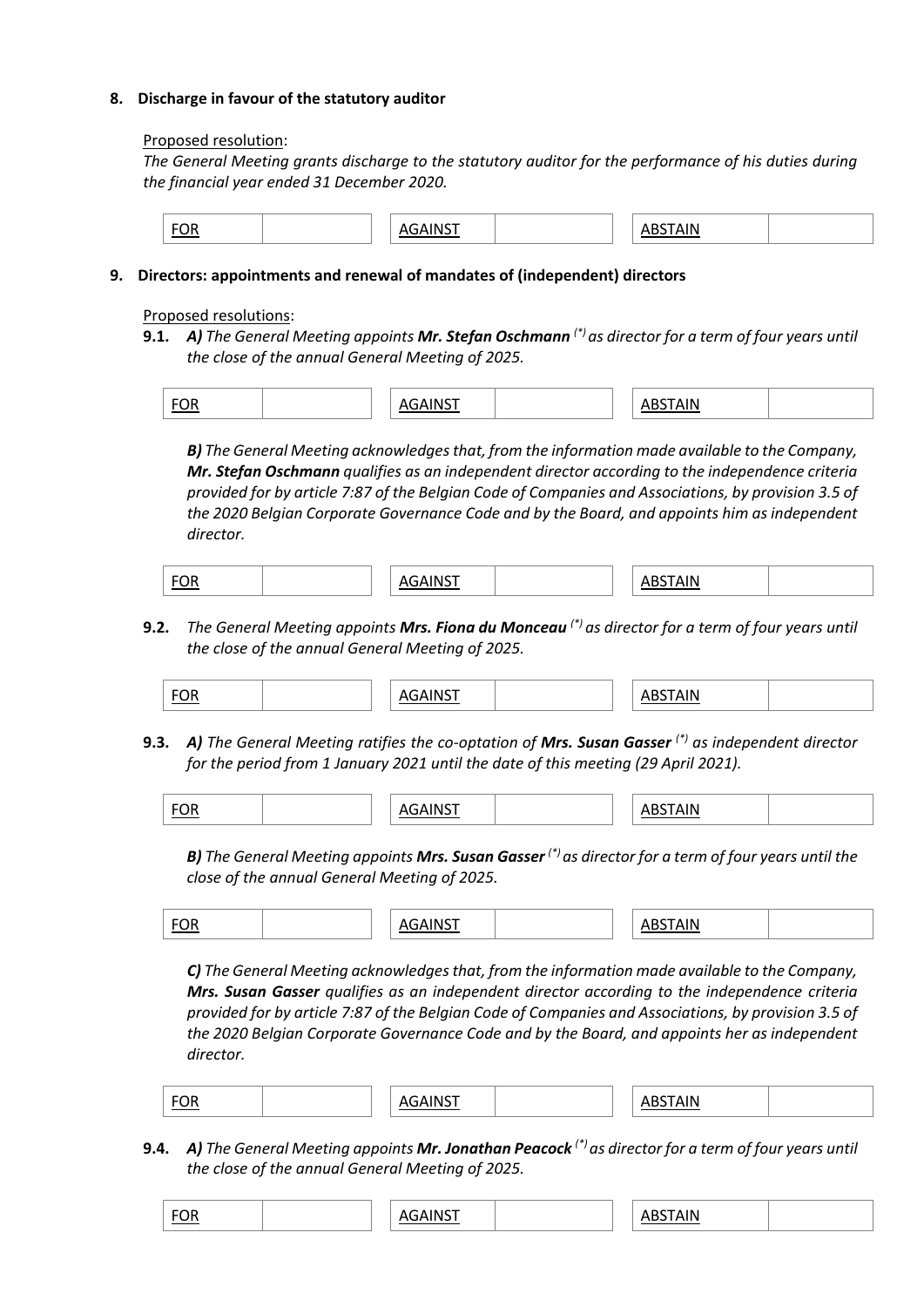*B) The General Meeting acknowledges that, from the information made available to the Company, Mr. Jonathan Peacock qualifies as an independent director according to the independence criteria provided for by article 7:87 of the Belgian Code of Companies and Associations, by provision 3.5 of the 2020 Belgian Corporate Governance Code and by the Board and appoints him as independent director.*

| <b>FOR</b> | . . |  |  |
|------------|-----|--|--|
|------------|-----|--|--|

**9.5.** *A) The General Meeting renews the appointment of Mr. Albrecht De Graeve (\*) as director for a term of four years until the close of the annual General Meeting of 2025.*

| ---<br><u>FUK</u> | $ - -$ |  | ۱IN |  |
|-------------------|--------|--|-----|--|
|-------------------|--------|--|-----|--|

*B) The General Meeting acknowledges that, from the information made available to the Company, Mr. Albrecht De Graeve qualifies as an independent director until the Annual General Meeting of 2022 according to the independence criteria provided for by article 7:87 of the Belgian Code of Companies and Associations, by provision 3.5 of the 2020 Belgian Corporate Governance Code and by the Board, and appoints him as independent director, until the annual General Meeting of 2022.*

**9.6.** *A) The General Meeting renews the appointment of Mrs. Viviane Monges (\*) as director for a term of four years until the close of the annual General Meeting of 2025.*

*B) The General Meeting acknowledges that, from the information made available to the Company, Mrs. Viviane Monges qualifies as an independent director according to the independence criteria provided for by article 7:87 of the Belgian Code of Companies and Associations, by provision 3.5 of the 2020 Belgian Corporate Governance Code and by the Board, and appoints her as independent director.*

| $\sim$ $\sim$ $\sim$ |  |  |
|----------------------|--|--|
|----------------------|--|--|

*(\*) Curriculum vitae and details are available at [https://www.ucb.com/investors/UCB-shareholders/Shareholders-meeting-2021.](https://www.ucb.com/investors/UCB-shareholders/Shareholders-meeting-2021)*

# **10. Appointment of Statutory Auditor**

### Proposed resolutions:

*Upon recommendation of the Audit Committee and presentation by the Works Councils, the General Meeting appoints Mazars Bedrijfsrevisoren - Réviseurs d'Entreprises CVBA – having its registered office at Avenue du Boulevard 21, box 8, 1210 Saint-Josse-ten-Noode (Brussels) – Belgium and with company number 0428.837.889, as Statutory Auditor of the Company for a term of three (3) years ending at the end of the General Meeting that will resolve on the approval of the annual accounts for the financial year ended 31 December 2023. The representative currently designated by Mazars Bedrijfsrevisoren – Réviseurs d'Entreprises is Mr. Anton Nuttens, registered auditor. The Statutory Auditor's annual fee for the audit of the annual accounts of UCB SA/NV and the consolidated accounts, is fixed at EUR 415,000 (excl. VAT, out-of-pocket expenses and the IRE/IBR fee).*

| EOR |  | AGAINST |  |  | <b>ABSTAIN</b> |  |
|-----|--|---------|--|--|----------------|--|
|-----|--|---------|--|--|----------------|--|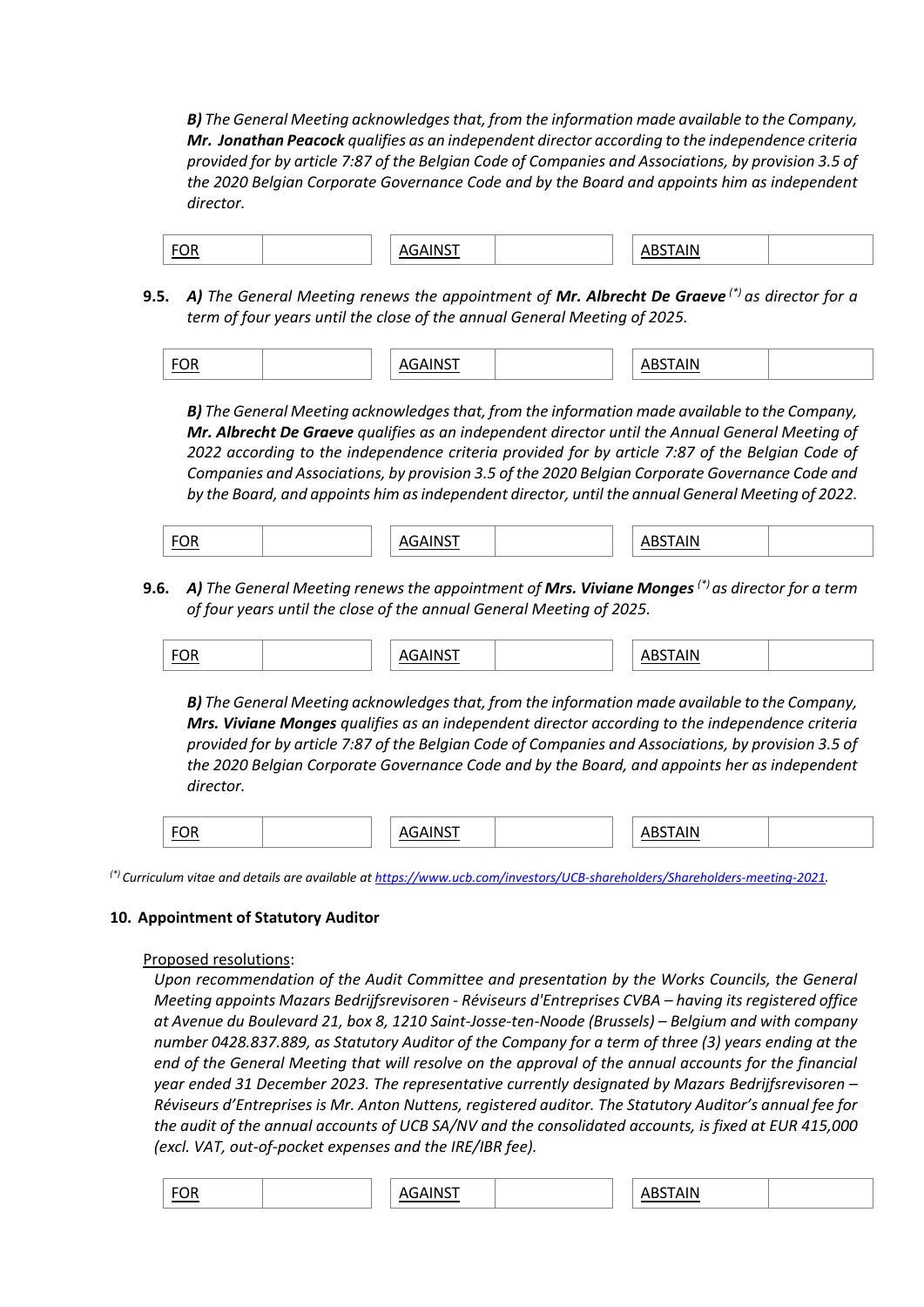### **SPECIAL PART**

### **11. Long-Term Incentive Plans - Program of free allocation of shares**

### Proposed resolution:

*The General Meeting approves the decision of the Board of Directors to allocate an estimated number of 940,000 free shares:*

- *a) of which an estimated number of 750,000 shares to eligible employees under the Long-Term Inventive policy (LTI policy), namely to 2,323 individuals, according to the applicable allocation criteria. These free shares will only vest if and when the eligible employees are still employed within the UCB Group three years after the grant of the awards;*
- b) *of which an estimated number of 190,000 shares to eligible employees under the Performance Share Plan, namely to 143 individuals, according to the applicable allocation criteria. These free shares will be delivered after a three-year vesting period and the number of shares actually allocated will vary from 0% to 150% of the number of shares initially granted depending on the level of achievement of the performance conditions set by the Board of UCB SA/NV at the moment of grant.*

*The estimated figures under a) and b) do not take into account employees hired or promoted to eligible levels between 1 January 2021 and 1 April 2021.*

| <b>FOR</b><br> | ΔIN. |
|----------------|------|
|----------------|------|

### **12. Change of control provisions - art. 7:151 of the Belgian Code of Companies and Associations**

### **12.1 EMTN Program – renewal**

### Proposed resolution:

*Pursuant to article 7:151 of the Belgian Code of Companies and Associations, the General Meeting renews its approval: (i) of condition 5 (e) (i) of the Terms and Conditions of the EMTN Program (Redemption at the Option of Noteholders – Upon a Change of Control (Change of Control Put)), in respect of any series of notes to which such condition is made applicable being issued under the Program from 30 April 2021 until 28 April 2022, under which any and all of the holders of the relevant notes can, in certain circumstances when a change of control at the level of UCB SA/NV occurs, require UCB SA/NV to redeem that note on the change of control put date at the put redemption amount together, if appropriate, with interest accrued to such change of control put date, following a change of control of UCB SA/NV; and (ii) of any other provision of the EMTN Program or notes issued under the EMTN Program granting rights to third parties which could affect an obligation on UCB SA/NV where in each case the exercise of these rights is dependent on the occurrence of a change of control.*

| <u> FUR</u> | $-$<br>,, | $\blacksquare$ |  |
|-------------|-----------|----------------|--|
|             |           |                |  |

\*\*\*\*\*\*\*\*\*\*\*\*\*\*\*\*\*\*\*\*\*\*\*\*\*\*\*\*\*\*\*\*\*\*\*\*